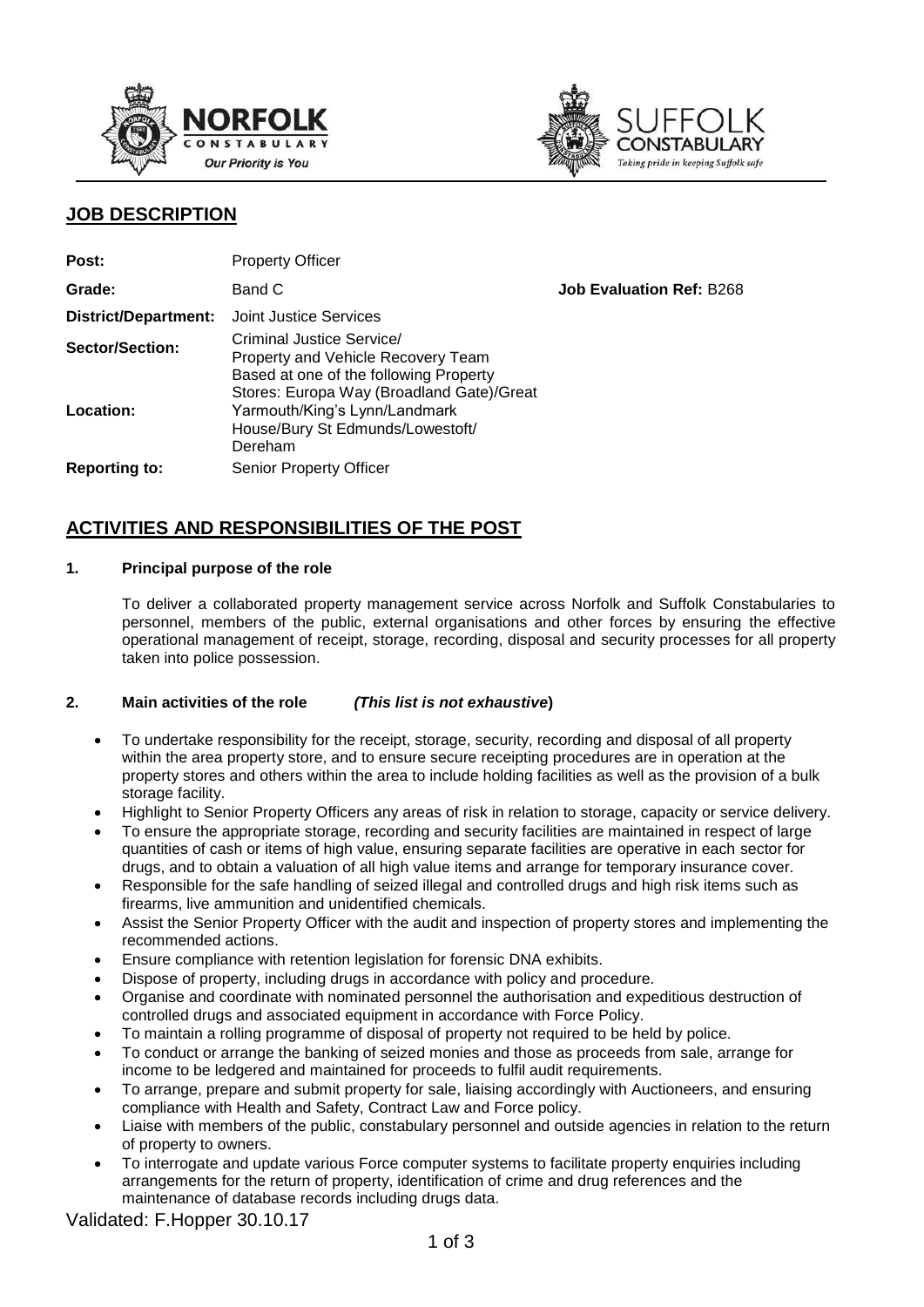- Offering procedural advice to officers regarding use of the property system and associated queries.
- To ensure the electronic property system and associated manual records are accurately maintained and updated in respect of all items of property that come into police possession ensuring continuity of evidence is maintained at all times.
- Support the Senior Property Officer to improve the efficiency of processes and working practices
- Participate in the PDR process, professional and career development and ensure the efficient and effective use of resources.
- Cover for the Senior Property Officer post and other Property Officers as required.
- To observe and adhere to Health & Safety standards and requirements, ensuring systems, processes and working practices are followed.
- Undertake any other duties that are commensurate with the role and grade as may be requested by line management.

#### **3. Special conditions/Points to note**

- a) The purpose of this job description is to indicate the general level of the duties and responsibility of the role, the duties may from time to time vary without changing the general character of the role or the levels of responsibilities.
- b) Whilst the role is normally based at the aforementioned location, you may be required to work at other establishments across both Norfolk and Suffolk Constabularies as may be reasonably required. Police Staff Conditions of Service will be adhered to in such instances.
- c) All duties must be carried out in accordance with relevant Health and Safety legislation and good practice. A 'No Smoking in the Work Place' policy applies.
- d) All duties must be carried out in a manner that supports the Constabulary's commitment to equality and inclusion.